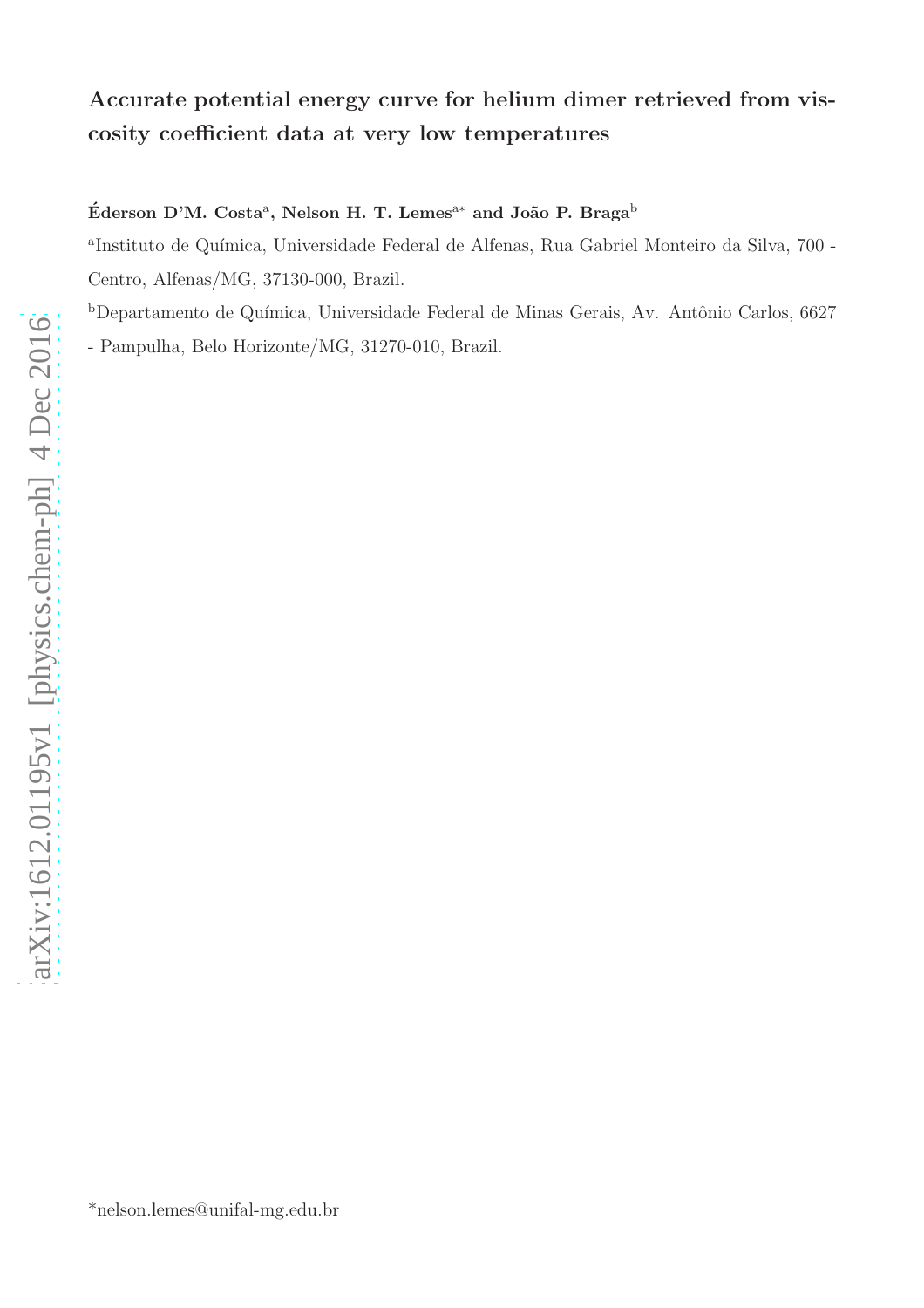# Abstract

The long range potential of helium-helium interaction, which requires accurate ab initio calculation, due to the small value of the potential depth, approximately 11 K ( $9.5 \times 10^{-4}$  eV = 0.091 kJ/mol) at 2.96 Å, will be obtained in this study by an alternative technique. This work presents a robust and consistent procedure that provides the long range potential directly from experimental data. However, it is difficult to obtain experimental data containing information regarding such a small potential depth. Thereby, sensitivity analysis will be used to circumvent this difficulty, from which viscosity data at lower temperatures  $(< 5 K)$  were chosen as appropriate data to be used to retrieve the potential function between  $3$  and  $4 \text{ Å}$ . The linear relationship between the potential energy function and the viscosity coefficient will be established under quantum assumptions and the Bose-Einstein statistic. The use of quantum theory is essential, since the temperatures are below 5 K. The potential obtained in this study describes the viscosity with an average error of 1.68 % that is less than the experimental error  $(5 \%)$ , with the results being similar to those obtained for recent *ab initio* potentials.

Keywords: Variable phase method. Viscosity coefficient. Low temperature. Sensitivity analysis.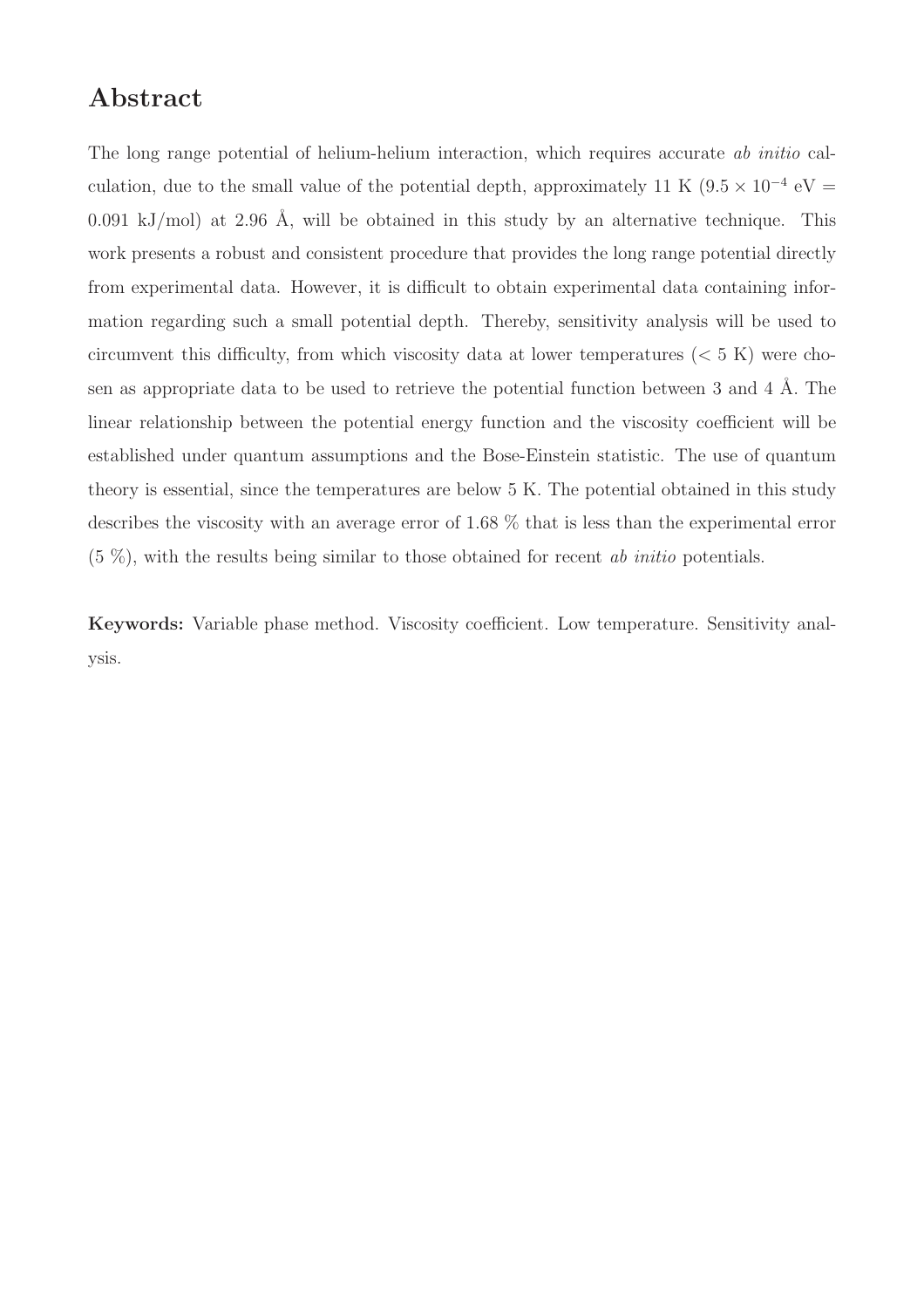# 1 Introduction

Potential energy functions play a central role in chemistry, and from these functions, the properties of a system can, in principle, be determined. Often, the potential energy function is obtained from ab initio methods, but it can also be determined from experimental data using inverse techniques. Inverse problems theory to handle experimental data has been applied to refine potential energy functions from the second virial coefficient,  $[1, 2]$  $[1, 2]$  $[1, 2]$  differential crosssections  $[3, 4]$  $[3, 4]$  $[3, 4]$  and phase shifts.  $[5]$ 

The helium diatomic system at low temperatures has received considerable attention in recent years due to quantum and relativistic effects in their thermodynamics and transport properties.[\[6\]](#page-10-5) The theoretical interpretation of the results has been performed with the ab initio potential function.<sup>[\[7\]](#page-10-6)</sup> The helium dimer has a very small potential well depth, measuring approximately 11 K,[\[8,](#page-10-7) [9\]](#page-11-0) consequently, highly accurate calculations are required to obtain the potential energy function.[\[8,](#page-10-7) [9\]](#page-11-0)

The present paper presents an alternative way to refine the helium potential energy function from viscosity coefficient data at low temperatures. Few studies have been conducted along this line and often at high temperatures,[\[10\]](#page-11-1) limit in which classical theory is valid, and in parametric form, usually for a Lennard-Jones potential energy curve.[\[11\]](#page-11-2)

To gain insight into this problem, an investigation into the sensitivity  $[2, 3]$  $[2, 3]$  $[2, 3]$  of the viscosity coefficient to the potential energy function is conducted, and an adequate temperature range for experimental data was observed. The present study shows a higher sensitivity for long range potential in the temperature range below 5 K. Since it is necessary to use viscosity coefficient data at low temperatures in an inverse procedure, a quantum strategy to refine the potential energy curve is necessary and will be presented in this study.

The inverse problem was divided into two parts: in the first part, the cross-section is obtained from the viscosity coefficient, whereas in the second part, the potential energy function is determined from the cross-section. The solution to the first part was determined using the Tikhonov regularization under a Laplace integral equation formulation. In the second part, the relationship between the potential energy and the total cross-section, which is nonlinear, was linearized by a sensitivity analysis algorithm.[\[2\]](#page-10-1)

The cross-section sensitivity matrix established has an approximate linear relation between the potential energy and total cross-section. In a previous study,[\[5\]](#page-10-4) the functional derivative of the quantum phase shift with respect to the potential energy function was established and coupled with the variable phase equation. For the first time, this set of coupled differential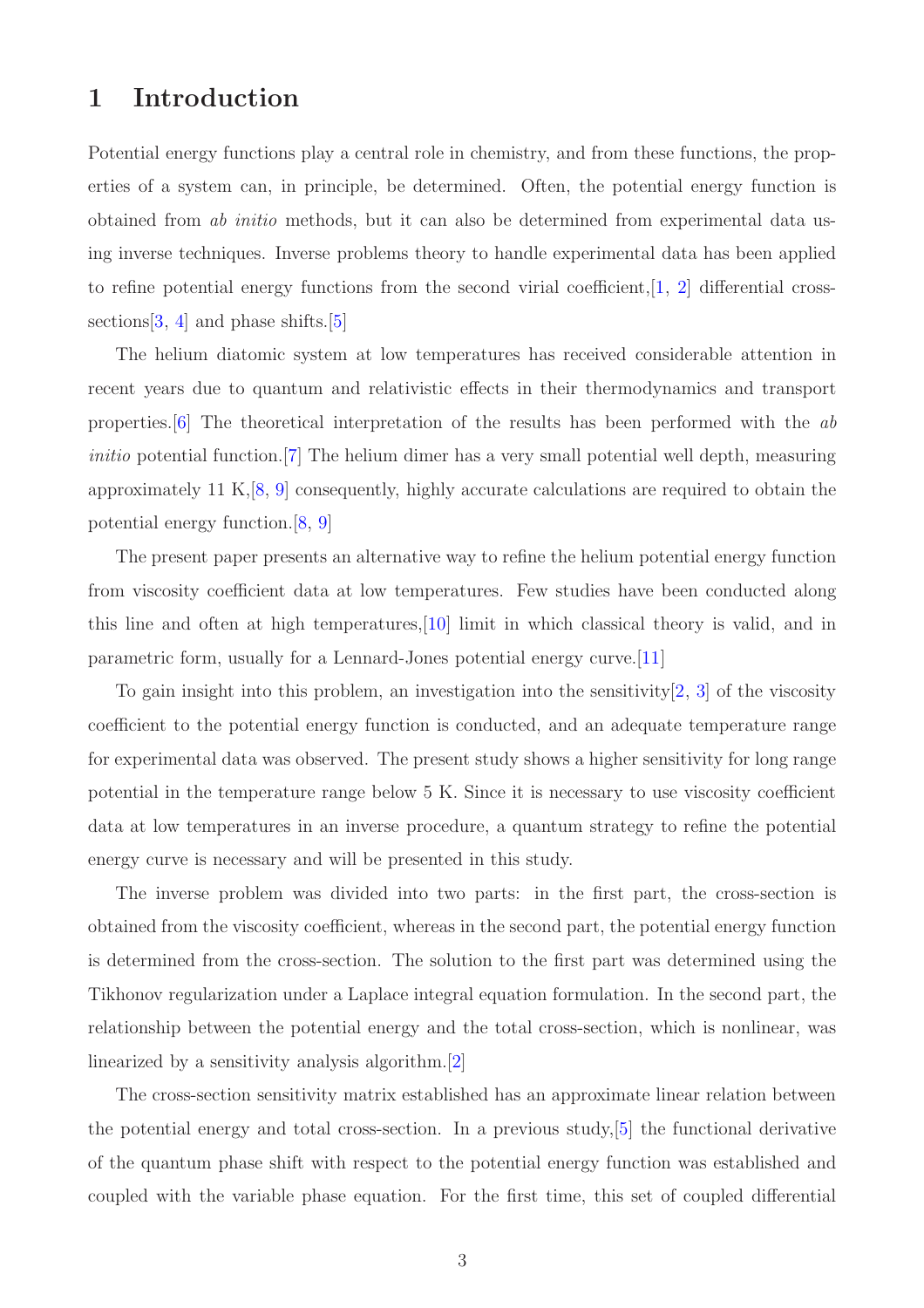equations was used to establish the cross-section sensitivity matrix within exact quantum theory. This problem is ill-posed, since sensitivity matrix elements possess values that are close to zero. In an attempt to circumvent this problem in a tractable way, the Tikhonov regularization procedure was used again.

The result obtained by the inverse technique was compared with recent ab initio potentials  $[8,$ [12\]](#page-11-3) and exhibited excellent agreement. The present work presents a general strategy to obtain an accurate inverted potential, comparable in quality with high level potential energy models and calculations.

# 2 Theoretical background

#### General formalism of the direct problem

Chapman-Enskog theory[\[13,](#page-11-4) [14\]](#page-11-5) provides a well-established perturbation method to calculate the viscosity coefficient  $\eta$  of a non-ideal gas from the collision integral  $\Omega^{(2,2)}$ . In a first order approach, the viscosity coefficient is given by

<span id="page-3-3"></span>
$$
\eta(T) = \frac{5(\pi mk_B T)^{1/2}}{16\pi\Omega^{(2,2)}}\tag{1}
$$

in which m is the mass of the system, and  $k_B$  is Boltzmann's constant. The collision integral of interest to determine the viscosity coefficient is set in the form

<span id="page-3-2"></span>
$$
\Omega^{(2,2)}(T) = \frac{1}{4\pi (k_B T)^4} \int_0^\infty \exp(-E/k_B T) E^3 Q^{(2)} dE \tag{2}
$$

with  $T$  the temperature and  $E$  the collision energy.

The transport cross-section  $Q^{(2)}$  in classical statistical mechanics is directly related to the scattering angle, but in quantum assumptions and for the Bose-Einstein statistic, the cross-section is associated with the phase shift, [\[14\]](#page-11-5) as follows:

<span id="page-3-1"></span>
$$
Q^{(2)}(\kappa) = \frac{8\pi}{\kappa^2} \sum_{l=0,2,4,...}^{\infty} \frac{(l+1)(l+2)}{(2l+3)} \sin^2[\delta_{l+2}(\kappa) - \delta_l(\kappa)]
$$
(3)

with  $\kappa = 2\pi\sqrt{2mE}/h$  the wave number, h Planck's constant and l the angular moment. The phase shift  $\delta_l$  is obtained from Calogero's equation,

<span id="page-3-0"></span>
$$
\frac{d\delta_l(R;\kappa)}{dR} = -\frac{1}{\kappa} U_{\text{eff}}(R) \sin^2[\kappa R + \delta_l(R;\kappa)] \tag{4}
$$

when  $R \to \infty$ , in which  $U_{\text{eff}}(R) = \frac{8\pi^2 \mu}{h^2} E_{\text{p}}(R) + \frac{l(l+1)}{R^2}$  and R is the interatomic distance and  $\mu$  is the system reduced mass. More details about the Calogero equation can be found in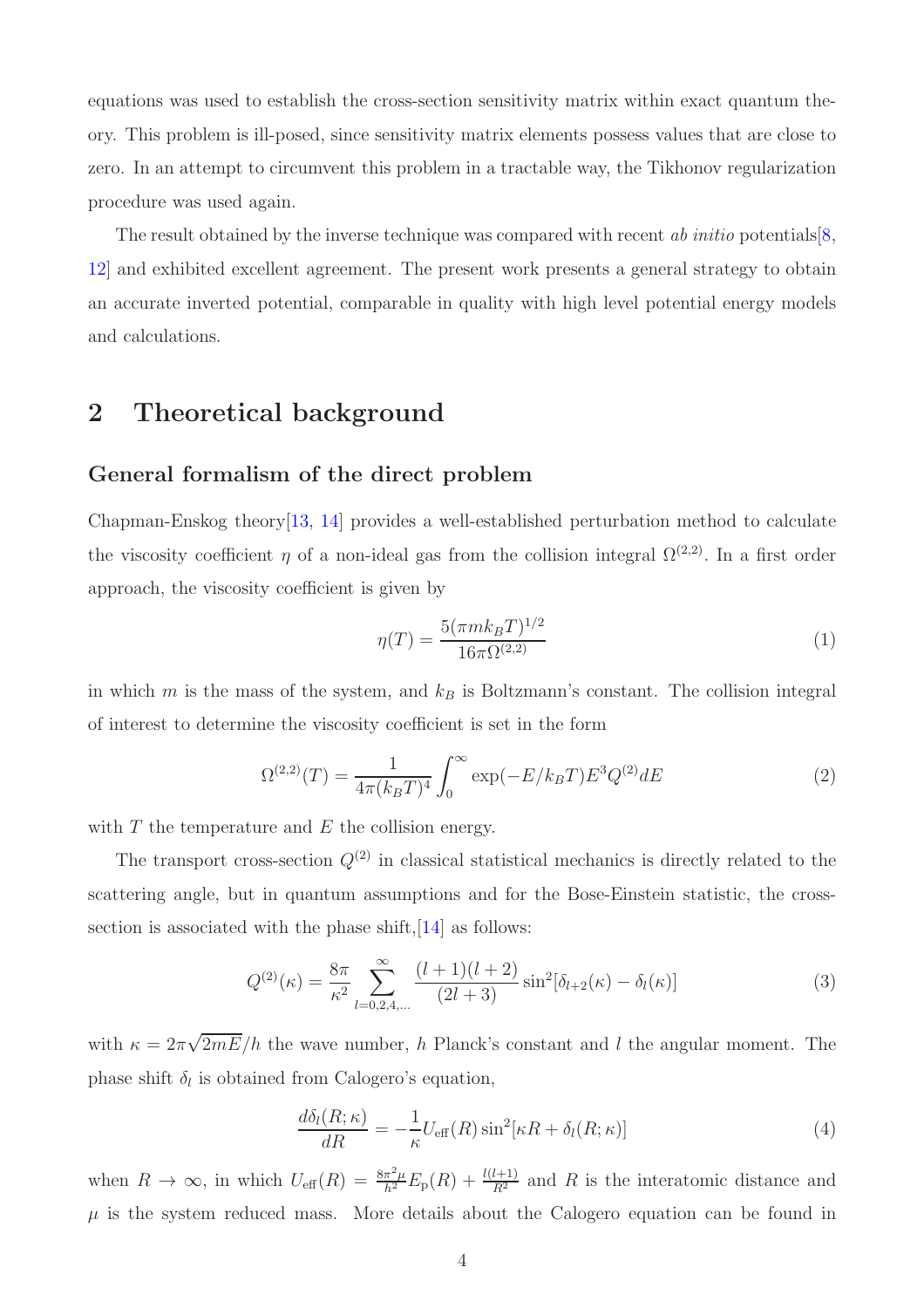the published works of Lemes et al.,[\[5\]](#page-10-4) Viterbo2014 et al.,[\[15\]](#page-11-6) and Braga and Murrell.[\[16\]](#page-11-7) The viscosity coefficient as a function of the temperature is determined by solving these equations, obeying the sequence  $(4)$ ,  $(3)$ ,  $(2)$  and  $(1)$ .

#### The inverse problem strategy

In another approach, it is desired to obtain the potential energy function from the viscosity coefficient in the opposite direction of the direct problem, that is, in the sequence  $(1)$ ,  $(2)$ , [\(3\)](#page-3-1) and [\(4\)](#page-3-0). The first step consists of computing the collision integral  $\Omega^{(2,2)}$  from viscosity coefficient data using equation [\(1\)](#page-3-3) through simple algebraic manipulation. The second step consists of the evaluation of the transport cross-section  $\mathbf{Q}^{(2)}$  from the collision integral  $\mathbf{\Omega}^{(2,2)}$ , and these quantities are related by equation [\(2\)](#page-3-2). The bold style was used to represent functions in matrix form. Using the trapezoidal quadrature, equation [\(2\)](#page-3-2) is transformed to an algebraic form  $\mathbf{\Omega}^{(2,2)} = \mathbf{K} \mathbf{Q}^{(2)}$ , the solution of which is determined by the Tikhonov regularization method as

<span id="page-4-2"></span>
$$
\mathbf{Q}^{(2)} = (\mathbf{K}^T \mathbf{K} + \lambda \mathbf{I})^{-1} (\mathbf{K}^T \mathbf{\Omega}^{(2,2)} + \lambda \mathbf{Q}_0^{(2)}),
$$
\n<sup>(5)</sup>

in which  $\mathbf{Q}_0^{(2)}$  $Q_0^{(2)}$  is a first approximation for  $Q^{(2)}$ . With  $Q^{(2)}$  found, it is possible to obtain the potential energy  $E_p(R)$  from the cross-section through equations [\(3\)](#page-3-1) and [\(4\)](#page-3-0).

The main difficulty of this strategy is to obtain the  $E_p(R)$  value from  $Q^{(2)}(\kappa)$ , due to the nonlinear relationship between these two quantities. This difficulty can be avoided by linearization of the problem as follows:

<span id="page-4-0"></span>
$$
\Delta \mathbf{Q}^{(2)} = \mathbf{S}'_Q \Delta \mathbf{E}_p \tag{6}
$$

in which the matrix  $\mathbf{S}'_Q$  is the sensitivity matrix, with elements  $S'_Q(\kappa, R^*) = \frac{\partial Q^{(2)}(\kappa)}{\partial E_P(R^*)}$ . Nevertheless, it is more appropriate to use equation [\(6\)](#page-4-0) as

<span id="page-4-3"></span>
$$
\Delta \ln \mathbf{Q}^{(2)} = \mathbf{S}_Q \Delta \ln \mathbf{E}_p \tag{7}
$$

with elements of  $\mathbf{S}_Q$  in a normalized form, such as  $S_Q(\kappa, R^*) = S'_Q(\kappa, R^*) \frac{E_P(R^*)}{Q^{(2)}(\kappa)}$  $\frac{E_{\rm p}(R)}{Q^{(2)}(\kappa)}$ . Here, the adequate solution can not be found by an orthodox inverse matrix algorithm, because the matrix  $S_Q$  is ill conditioned. The inverse matrix will be given again by another Tikhonov regularization

$$
\mathbf{S}_Q^{-1} = (\mathbf{S}_Q^T \mathbf{S}_Q + \lambda \mathbf{I})^{-1} \mathbf{S}_Q^T
$$
\n(8)

in which  $\lambda$  is a parameter of regularization and is the identity matrix. Finally, the desired solution is given by

<span id="page-4-1"></span>
$$
\mathbf{E}_{\mathbf{p}}^{(1)} = \mathbf{E}_{\mathbf{p}}^{(0)} (1 + (\mathbf{S}_Q^T \mathbf{S}_Q + \lambda \mathbf{I})^{-1} \mathbf{S}_Q^T \Delta \ln \mathbf{Q}^{(2)})
$$
(9)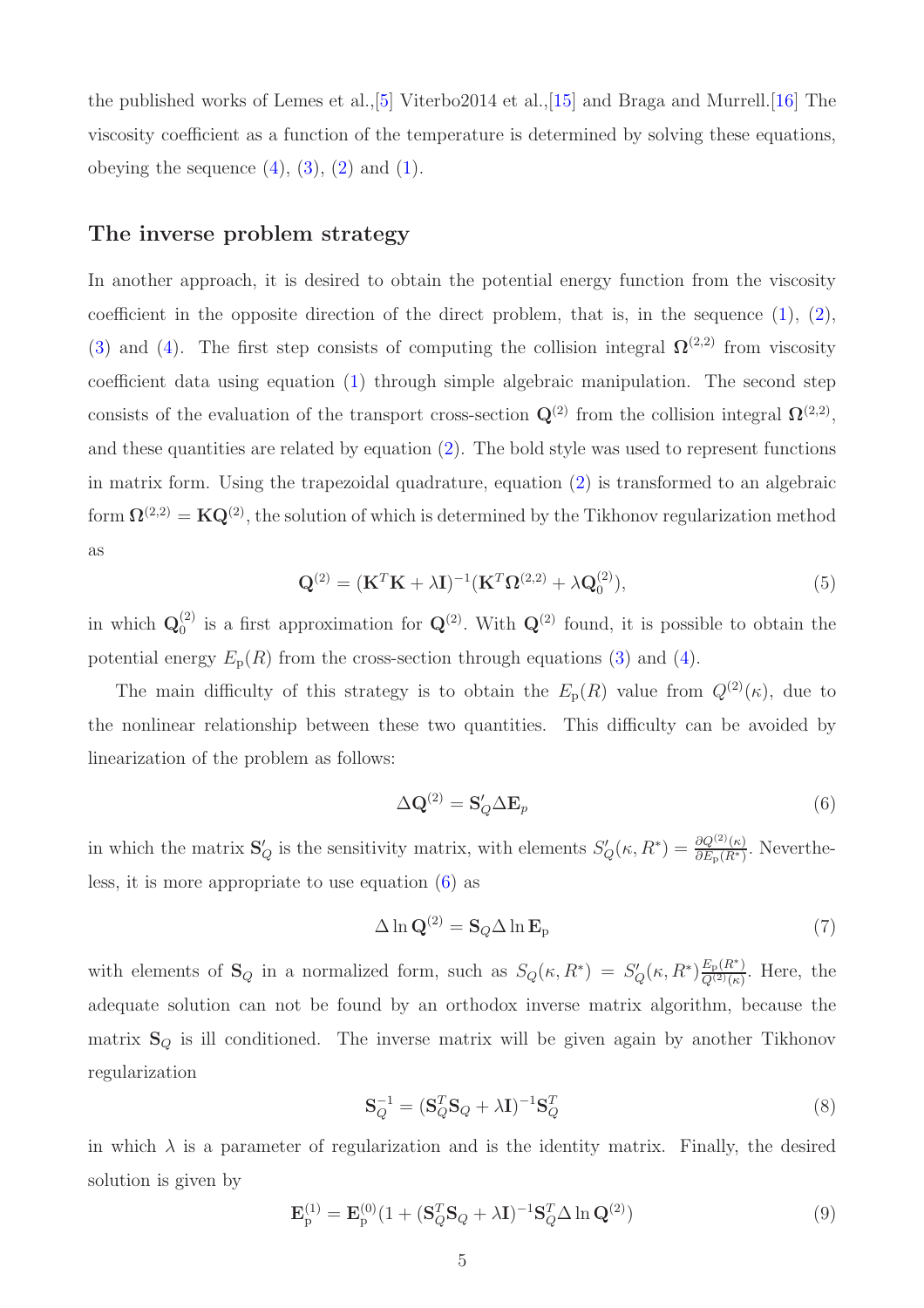in which  $\mathbf{E}_{\rm p}^{(0)}$  is an initial guess for  $\mathbf{E}_{\rm p}$ . In this case, the regularization parameter is chosen by an L-curve, and provides an equilibrium between a residual norm and a solution norm.

#### The alternative sensitivity matrix calculation

The success of the present method relies on identifying a way to determine the sensitivity matrix. In a previous work,[\[5\]](#page-10-4) a differential equation for the functional derivative of the quantum phase shift with respect to the potential energy function,  $S_{\delta_l}(k, R^*) = \frac{\partial \delta_l(k)}{\partial V(R^*)}$ , is established and coupled to Calogero's equation [\(4\)](#page-3-0),

<span id="page-5-0"></span>
$$
\frac{d\delta_l}{dR} = -\frac{U_{\text{eff}}(R)}{\kappa} \sin^2(\kappa R + \delta_l)
$$
\n
$$
\frac{dS_{\delta_l}}{dR} = -\frac{1}{\kappa} [G(R, R^*) \sin^2(\kappa R + \delta_l) + 2U_{\text{eff}}(R) \sin(\kappa R + \delta_l) \cos(\kappa R + \delta_l) S_{\delta_l}]
$$
\n(10)

in which  $G(R, R^*)$  is given by

<span id="page-5-3"></span>
$$
G(R, R^*) = \frac{\partial U_{\text{eff}}(R)}{\partial E_{\text{p}}(R^*)} = \begin{cases} \frac{8\pi^2 \mu}{\hbar^2}, & R = R^* \\ 0, & R \neq R^* \end{cases} . \tag{11}
$$

Therefore, the value of  $S_{\delta_l}$  at fixed values of  $\kappa$  and  $R^*$ , can be determined from coupled equations [\(10\)](#page-5-0), at  $R \to \infty$  for different angular moments. More details about this approach are given in the work of Lemes et al.[\[5\]](#page-10-4)

By deriving equation [\(3\)](#page-3-1) with respect to the potential energy function at  $R^*$ , the sensitivity cross-section  $S'_{Q}(k, R^*)$  will be given by

<span id="page-5-2"></span>
$$
S'_{Q}(\kappa, R^*) = \frac{8\pi}{\kappa^2} \sum_{l=0,2,4,...}^{\infty} \frac{(l+1)(l+2)}{(2l+3)} \sin[2(\delta_{l+2}(\kappa) - \delta_l(\kappa))] \times \left[S_{\delta_{l+2}}(\kappa, R^*) - S_{\delta_l}(\kappa, R^*)\right] (12)
$$

where all of the necessary information is available from the previous step. This method provides a new, simple and exact way to establish the sensitivity cross-section matrix  $S_Q$  english in equation [\(9\)](#page-4-1).

Finally, the sensitivity matrix for the viscosity coefficient can be obtained by

<span id="page-5-1"></span>
$$
S_{\eta}(T, R^*) = -\frac{5(\pi mk_BT)^{1/2}}{16\pi} \frac{1}{(\Omega^{(2,2)})^2} S_{\Omega}
$$
\n(13)

in which

$$
S_{\Omega}(T, R^*) = \frac{1}{4\pi (k_B T)^4} \int_0^\infty \exp(-E/k_B T) E^3 S_Q'(E, R^*) dE.
$$
 (14)

There is no need to determine matrix  $(13)$  in our method, but this matrix suggests a new procedure to recover the potential energy function from viscosity coefficient data, such as using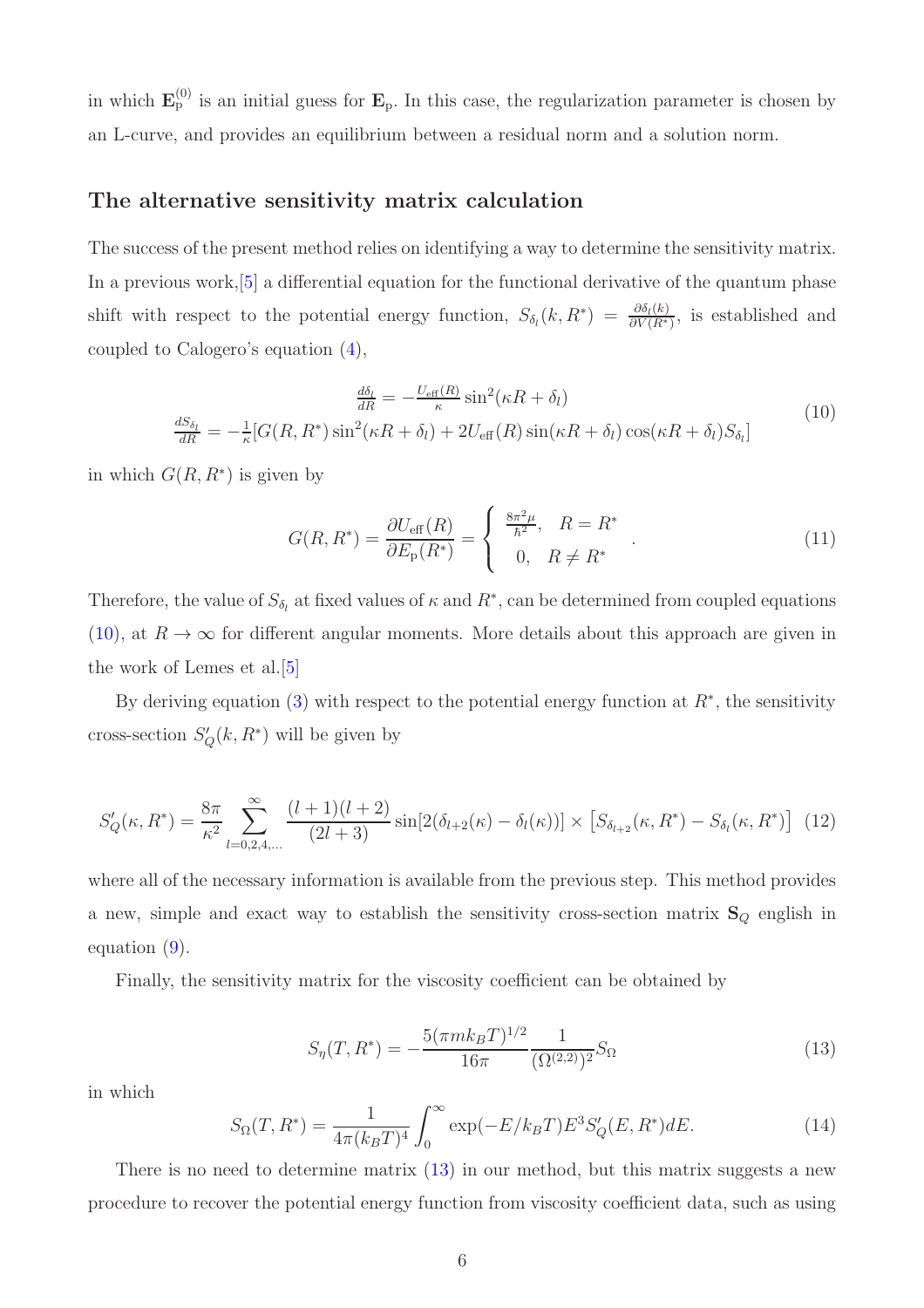$\Delta \eta = \mathbf{S}_{\eta} \Delta \mathbf{E}_{p}$  instead of equation [\(6\)](#page-4-0). Nevertheless, preliminary studies show that the condition number of matrix  $S_{\eta}$  is larger than the condition number of matrix  $S_Q$ , making this method more difficult than the procedure proposed in this study.

### 3 Results and discussion

#### Sensitivity analysis and experimental data

Figure [1\(](#page-12-0)a) shows the contour lines of the normalized sensitivity matrix to the transport crosssection data,  $S_Q$ . This result provides important insight into the inverse procedure, such as the choice of the experimental data range to be used.

#### Figure 1

From Figure [1\(](#page-12-0)a), it can be observed that the transport cross-section with  $\kappa$  between 0.2 and 0.5  $\text{\AA}^{-1}$  has a larger value of sensitivity at interatomic distances between 3 and 4  $\text{\AA}$ . This region of  $\kappa$  provides experimental data that are more adequate to obtain the long range potential between 3 and  $4 \text{ Å}$  because small changes in the potential can cause large changes in the transport cross-section. Since the  $\kappa$  values of approximately 0.1  $\AA^{-1}$  correspond to energy values of approximately 0.1 K, it is better to use viscosity experimental data obtained at low temperatures for the inverse procedure. This conclusion can also be obtained from Figure [1\(](#page-12-0)b), showing the sensitivity level curves for viscosity data.

Only a small number of papers have reported experimental data on viscosity coefficients at low temperatures. For the temperature range required to refine the potential curve between 3 and 4 Å, that is, below 5 K, the reference of Becker et al. [\[17\]](#page-11-8) presents 11 values. However, the quality of these data has been questioned  $[18]$  due to the use of an old reference value for equipment calibration, resulting in a positive deviation of approximately 5 % as estimated by Bich and Vogel.[\[18\]](#page-11-9)

To generate the necessary data of viscosity coefficients, the equation

<span id="page-6-0"></span>
$$
\frac{\eta}{\text{Pa.s}} = 2.113 \times 10^{-7} \left( T/\text{K} \right)^{1.1} \left\{ 1 + 1.16 \exp \left[ -2.44 \left( \log(T/\text{K}) + 0.56 \right)^2 \right] \right\},\tag{15}
$$

was used.[\[19\]](#page-11-10) From this equation, 41 viscosity values, between 1 and 5 K, were determined and used to refine the potential curve. The values adjusted by the equation [\(15\)](#page-6-0), shown in Figure [2,](#page-13-0) agreed with the calculated results with the most precise potential for description of the system, [\[9,](#page-11-0) [6\]](#page-10-5) with an average error of 0.8735  $\%$ , an error lower than that reported for the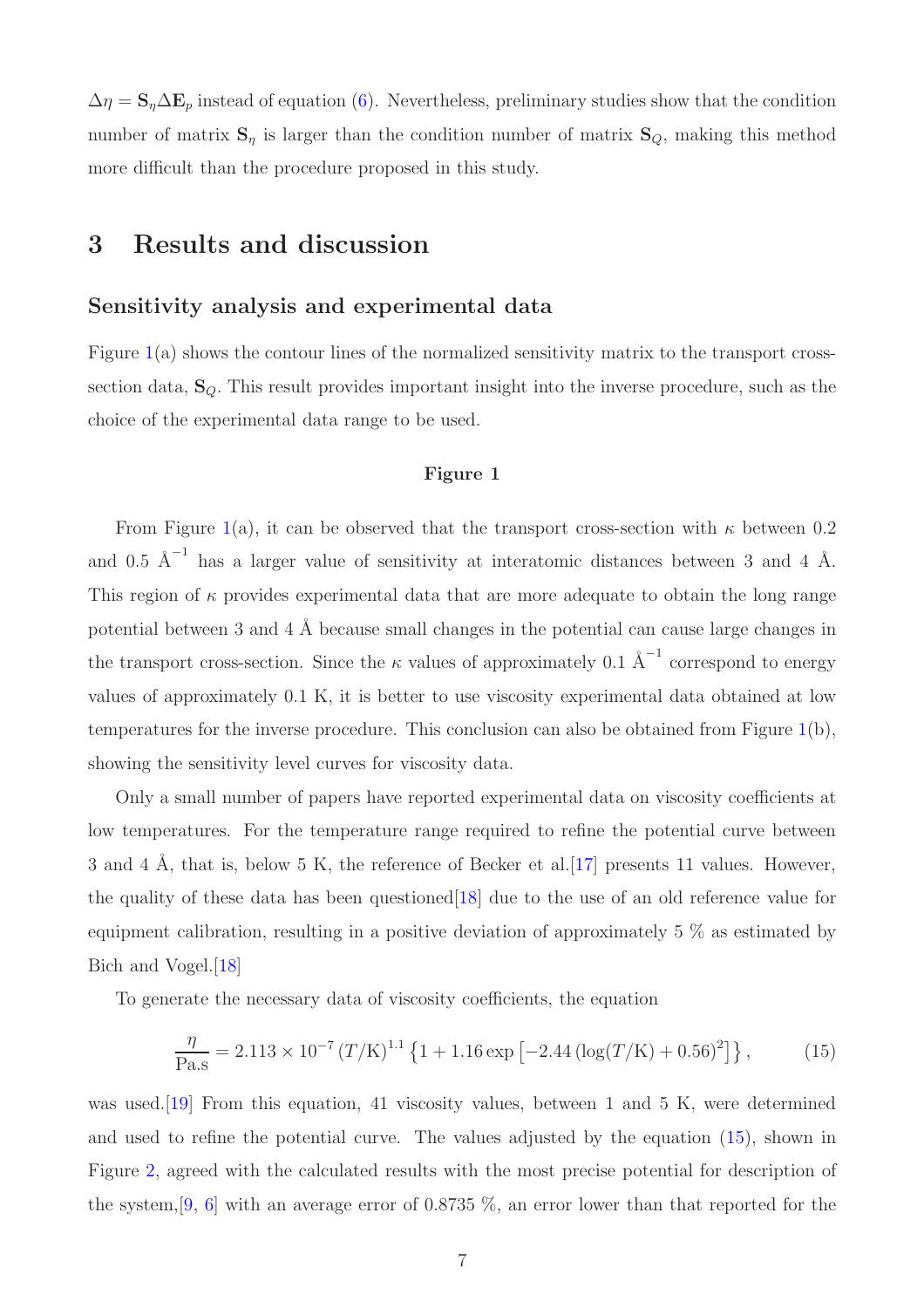experimental data  $(5\%)$ . Therefore, henceforth we will refer to equation  $(15)$  as experimental data.

#### Figure 2

#### Recent potentials and initial information

In our inversion procedure, an initial potential curve,  $E_{\rm p}^{(0)}$ , is given as a priori information. This approximate potential curve is given by

$$
E_{\rm p}^{(0)}(R) = \begin{cases} E_{\rm p}(R), R \le R_1 \\ E_{\rm p}(R) \times \left\{ 1 + \varepsilon \left[ 1 - \cos^2 \left[ \pi \left( \frac{R - R_1}{R_2 - R_1} \right) \right] \right] \right\}, R_1 < R < R_2 \\ E_{\rm p}(R), R \ge R_2 \end{cases} \tag{16}
$$

as suggested in the reference of Keil and Danielson, [\[20\]](#page-11-11) in which  $R_1 = 2.4$ ,  $R_2 = 4.5$ , and  $\varepsilon = 0.2$ were used to modify the potential curve  $E_p(R)$  between 3 and 4 Å. The function  $E_p(R)$  is the ab initio potential curve proposed in 2010, [\[8\]](#page-10-7) henceforth considered to be the reference potential. The  $E_p(R)$  curve was previously tested to evaluate the second virial coefficient between 3 and 100 K with excellent agreement with the experimental data.[\[7\]](#page-10-6) When this potential is compared with the most accurate potential describing the system, [\[9\]](#page-11-0) the difference is less than 22.4  $\mu$ eV, between 2.4 and 4.5 Å. Nevertheless, both curves, Varandas [\[8\]](#page-10-7) and Przybytek et al. [\[9\]](#page-11-0), describe the viscosity coefficient with an error less than  $5\%$  for temperatures between 1 and  $5\,$  K. Therefore, both ab initio potential curves, namely, those of Varandas[\[8\]](#page-10-7) and Przybyteke et al.[\[9\]](#page-11-0), are equally suitable to describe the viscosity coefficient between 1 and 5 K.

The difference between the potential curves  $E_{p}^{(0)}$  and  $E_{p}$  is controlled by the parameter  $\varepsilon$ , when  $\varepsilon$  is equal to 0.2 the average difference is approximately 10 %. In this case, if the potential curve  $E_{\rm p}^{(0)}$  is used to calculate the viscosity data the average error found was 12.46 %, which is greater than the experimental error of 5 %. Therefore, the calculated viscosity data from the potential curve  $E_{\rm p}^{(0)}$  are not within the experimental error, and it is not suitable for estimating the viscosisty coefficient.

The determination of the viscosity coefficient from a potential energy curve involves three steps: the determination of the phase shift using equation [\(4\)](#page-3-0); followed by the determination of the transport cross-section using equation [\(3\)](#page-3-1); and finally the determination of the collision integral using equation [\(2\)](#page-3-2) from which the viscosity can be readily calculated. Numerical integration of Calogero's equation [\(4\)](#page-3-0) was performed using the Euler algorithm, with a step of  $10^{-2}$  Å between 1.5 and 70000 Å. Next, in equation [\(3\)](#page-3-1), the sum is carried over even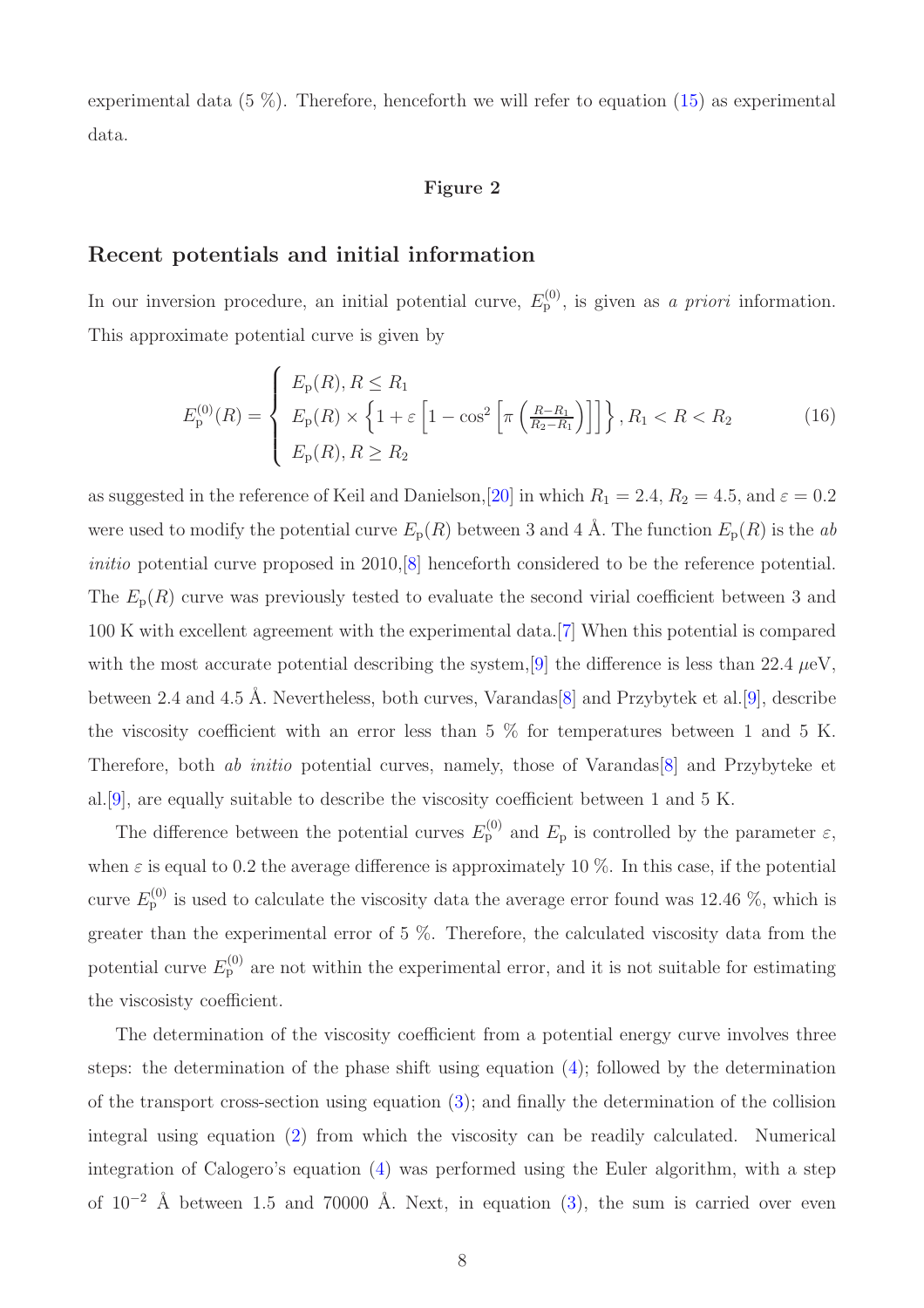angular moments between 0 and 20. Finally, the trapezoidal rule was used to numerically integrate equation [\(2\)](#page-3-2) over 100 points between  $6.0 \times 10^{-3}$  and  $5.4 \text{ meV}$ . Figure [2](#page-13-0) shows the experimental data [\[19\]](#page-11-10) together with the values calculated by equations  $(4)$ ,  $(3)$ ,  $(2)$  and  $(1)$ , using the potential function  $E_{\rm p}^{(0)}$ .

#### The inverse procedure

The inverse problem consists of the determination of  $E_p(R)$  using known viscosity data,  $\eta(T)$ . Therefore, one has to solve the set of four equations in the reverse sequence:  $(1)$ ,  $(2)$ ,  $(3)$ and [\(4\)](#page-3-0). The first step provides the values of the transport cross-section, which are shown in Figure [3.](#page-14-0) This step involves equation [\(4\)](#page-3-0), which is a linear ill-posed problem, whose solution is determined by the Tikhonov regularization method, shown in equation [\(5\)](#page-4-2).

#### Figure 3

The result shown in Figure [3](#page-14-0) was obtained with  $\lambda = 2.5 \times 10^{-5}$  and using a matrix K with dimensions of 41 (temperature)  $\times$  101 (energy). The value of  $\mathbf{Q}_0^{(2)}$  $_{0}^{(2)}$  is obtained from  $E_{\rm p}^{(0)}$ following the direct method.

In the second part of the inverse procedure, the equations  $(3)$  and  $(4)$  are rewritten as  $(7)$ , which is another linear ill-posed problem, the solution of which is provided by equation  $(9)$ . Before using equation [\(9\)](#page-4-1) to refine the potential energy function, one needs to determine the matrix **S** from equations [\(10\)](#page-5-0) and [\(12\)](#page-5-2). The coupled differential equations (10) were solved using Euler's method with initial conditions  $\delta_l(R_0) = -\kappa R_0$ ,  $S_{\delta_l}(R_0) = 0$  and  $R_0 = 1.5$  Å. In the limit  $R \to \infty$ ,  $S_{\delta_l}$  is the desired sensitivity value at fixed  $\kappa$ ,  $R^*$  and l. Therefore, solving the coupled differential equations [\(9\)](#page-4-1), for different values of  $R^*$ ,  $\kappa$  and l, we obtain the  $S_{\delta_l}(\kappa, R*)$ values from which, using equation [\(11\)](#page-5-3), we calculated  $S_Q(\kappa, R^*)$  and consequently **S**.

Now, knowing S, equation [\(9\)](#page-4-1) can be used in the following manner: first, an initial guess,  $\mathbf{E}_{\rm p}^{(0)}$ , is given for the unknown potential, and the value of  $\mathbf{Q}_{0}^{(2)}$  $\binom{1}{0}$  is computed for this first potential estimation. The difference,  $\Delta \ln \mathbf{Q}^{(2)}$ , is then calculated between the  $\ln \mathbf{Q}^{(2)}$  obtained from the first part and  $\ln Q_0^{(2)}$  $_{0}^{(2)}$ . A correction to the initial potential energy function can be evaluated interactively by using equation [\(9\)](#page-4-1). The refined potential  $\mathbf{E}_{\rm p}^{(1)}$  minimizes the Tikhonov criterion function, for which the balance between the residual norm and the solution norm is given by  $\lambda = 19$ .

The potential curve  $E_{p}^{(3)}$ , obtained after three iterations, is shown in Figure [4](#page-14-1) together with the reference potential  $E_p$  and the initial choice  $E_p^{(0)}$ . The refined potential  $E_p^{(3)}$  has an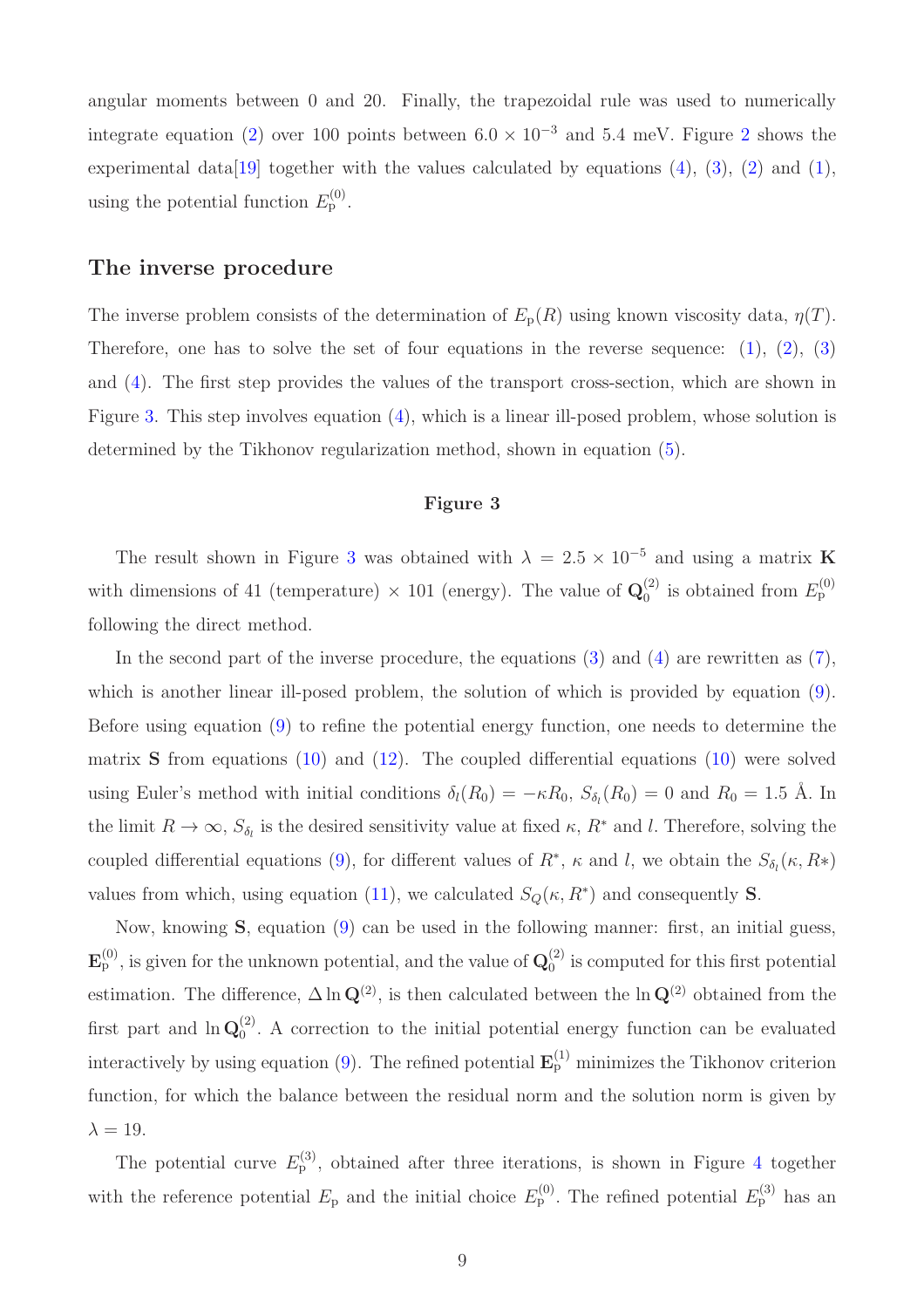average error of 2.6  $\%$  between 2.4 and 4.5 Å compared with the *ab initio* potential curve.[\[8\]](#page-10-7) The potential depth is -11.1 K for the potential obtained in this work, while for the reference potential, the depth is -11.0 K; therefore, an error of less than  $1\%$  is observed. The equilibrium distance is  $2.96 \text{ Å}$  for both potentials

#### Figure 4

The viscosity coefficient was determined using refined potential  $E_p^{(3)}$ , this result together with experimental data are shown in Figure [2,](#page-13-0) for temperatures between 1 and 5 K. The improved potential is adequate to describe the experimental data with an average error of 1.6823 % against 12.4632 % when  $E_p^{(0)}$  was used. The average error found with the  $E_p^{(3)}$ potential is less than the experimental error (5 %), therefore the inverted results provided a better potential than the initial curve  $E_p^{(0)}$ . The potential  $E_p^{(3)}$ , obtained directly from the experimental data, had equivalent results when compared with the ab initio potential presented in reference, [\[8\]](#page-10-7) in which the average error is 1.1173 %. Both the refined potential  $E_{\rm p}^{\rm (3)}$  and the ab initio potential  $E_p[8]$  $E_p[8]$  are in agreement with the experimental value, with errors less than the experimental errors. Therefore, both potential curves,  $E_p^{(3)}$  and  $E_p$ , are equally suitable to describe the viscosity coefficient between 1 and 5 K.

# 4 Conclusions

The long range potential function for helium was determined in the present work from viscosity coefficient data at temperatures below 5 K. To the best of our knowledge, this approach has never been reported. In this case, quantum assumptions and the Bose-Einstein statistic are required to connect viscosity coefficient with interatomic potential. This relationship is nonlinear, and a common method to solve this inverse problem cannot be employed. To circumvent this difficulty, the sensitivity matrix was used to linearize this problem. The initial problem was rewritten as a linear Fredholm integral equation of the first order, whose solution is given by the Tikhonov method. The success of the proposed method depends on finding a cross-section sensitivity matrix by a consistent and robust procedure.

In a previous work,[\[5\]](#page-10-4) a differential equation for the functional derivative of the quantum phase shift with respect to the potential energy was established and coupled to Calogero's equation. In the present work, this previous result was used to establish the cross-section sensitivity matrix within exact quantum theory, for the first time.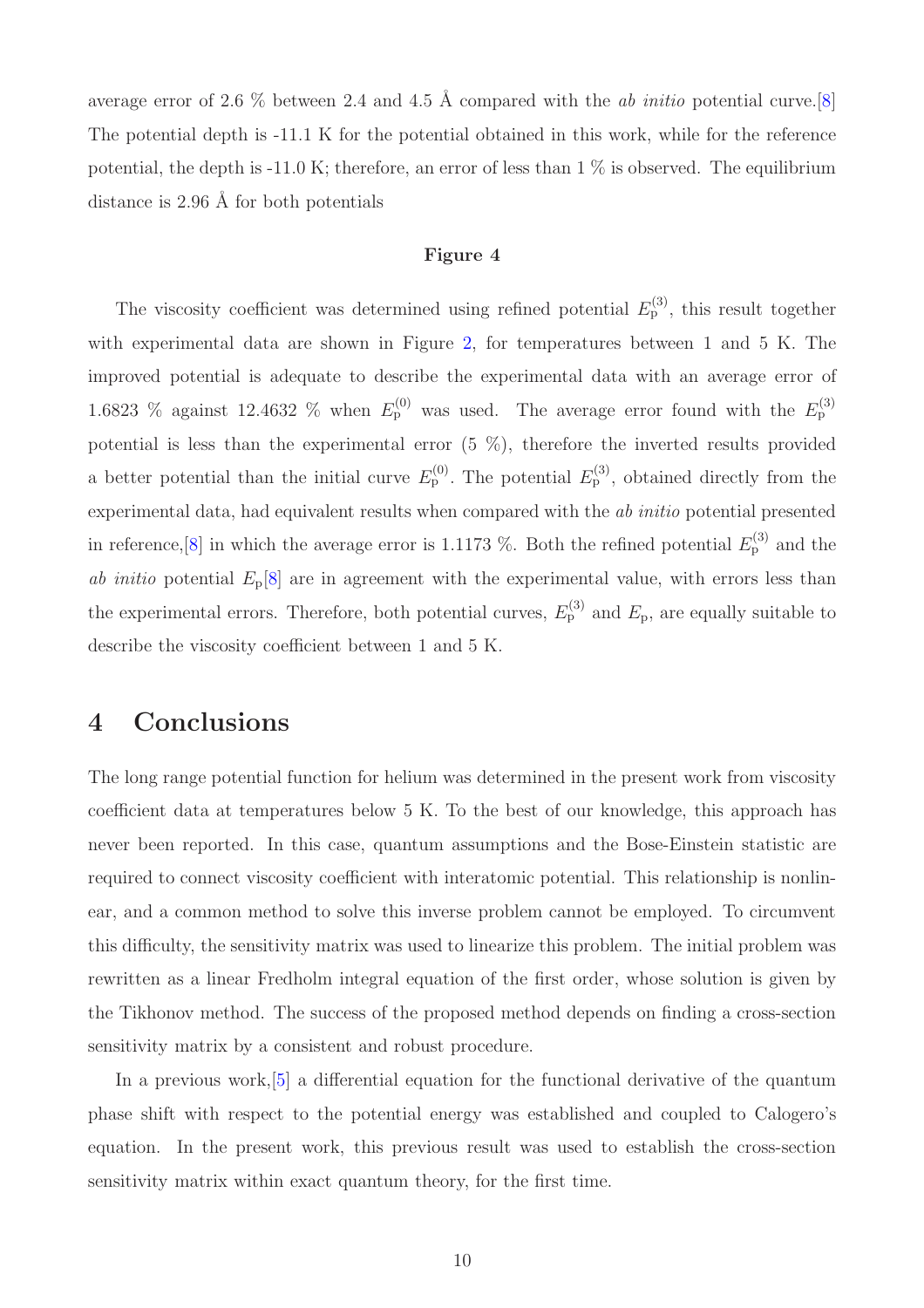Finally, the long range potential curve was obtained from experimental data and compared with recent *ab initio* potentials,  $\begin{bmatrix} 8 \\ 8 \end{bmatrix}$  showing an excellent agreement. The average difference between both is less than 2.6  $\%$  between 3 and 4 Å, with an even smaller difference in the potential depth, -11.1 K against -11.0 K. The potential depth is important result, which shows that there is excellent agreement with a bound state prediction of the <sup>4</sup>He dimer.[\[7\]](#page-10-6) The refined potential describes the viscosity coefficient with an average error of 1.6823 % that is less than the experimental error  $(5\%)$ , a result similar to that found for the *ab initio* potential  $(1.1173\%)$ .

The present algorithm is general and can be used to determine the potential energy function whenever ab initio calculations cannot be used. The method could be applied without difficulty to an inverted second virial coefficient or other transport properties at low temperatures when quantum assumptions are needed.

# Acknowledgements

We would like to thank CNPq and FAPEMIG for their financial support.

# <span id="page-10-0"></span>References

- <span id="page-10-1"></span>[1] H. E. Cox, F. W. Crawford, E. B. Smith and A. R. Tindell, Mol. Phys., 1980, 40, 705-712.
- <span id="page-10-2"></span>[2] N. H. T. Lemes, R. C. O. Sebastião and J. P. Braga, *Inverse Probl. Sci. Eng.*, 2006, 14, 581-587.
- <span id="page-10-3"></span>[3] T. Ho and H. Rabitz, *J. Chem. Phys.*, 1989, **90**, 1519-1525.
- <span id="page-10-4"></span>[4] N. H. T. Lemes, E. Borges, R. V. Souza and J. P. Braga, *Int. J. Quantum Chem.*, 2008, 108, 2623-2627.
- <span id="page-10-5"></span>[5] N. H. T. Lemes, J. P. Braga, M. O. Alves and É. D'M. Costa, *J. Mol. Model*, 2014, 20, 2317.
- <span id="page-10-6"></span>[6] W. Cencek, M. Przybytek, J. Komasa, J. B. Mehl, B. Jeziorski, K. Szalewicz, J. Chem. Phys., 2012, 136, 224303.
- <span id="page-10-7"></span>[7] E. D'M. Costa, N. H. T. Lemes, M. O. Alves, R. C. O. Sebastião and J. P. Braga, J. Braz. Chem. Soc., 2013, 24, 363-368.
- [8] A. J. C. Varandas, J. Phys. Chem. A, 2010, 114, 8505-8516.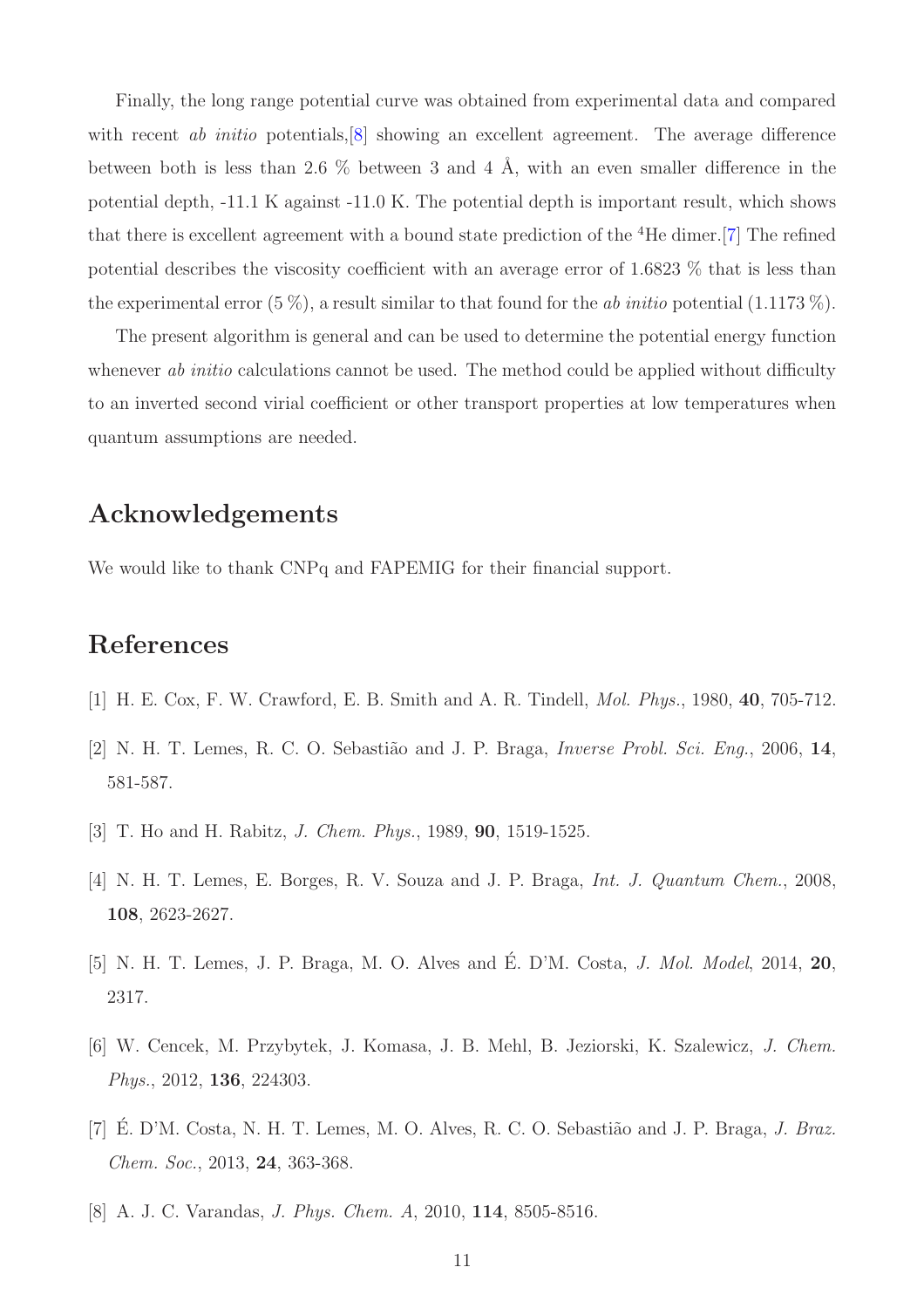- <span id="page-11-1"></span><span id="page-11-0"></span>[9] M. Przybytek, W. Cencek, J. Komasa, G. Lach, B. Jeziorski, and K. Szalewicz, Phys. Rev. Lett., 2010, 104, 183003. Erratum, Phys. Rev. Lett., 2012, 108, 129902.
- <span id="page-11-2"></span>[10] G. C. Maitland, *Intermolecular forces: their origin and determination*, Oxford University Press, London, 1981.
- <span id="page-11-3"></span>[11] S. U. Kim and C. W. Monroe, J. Comput. Phys., 2014, 273, 358-373.
- <span id="page-11-4"></span>[12] K. Pachucki and J. Komasa, *J. Chem. Phys.*, 2006, **124**, 064308.
- [13] S. Chapman and T. G. Cowling, The Mathematical Theory of Non-uniform Gases: An Account of the Kinetic Theory of Viscosity, Thermal Conduction and Diffusion in Gases, Cambridge University Press, Cambridge, 1953.
- <span id="page-11-6"></span><span id="page-11-5"></span>[14] J. O. Hirschfelder, C. F. Curtiss and R. B. Bird, *Molecular Theory of Gases and Liquids*, Wiley, New York, 1964.
- <span id="page-11-7"></span>[15] V. D. Viterbo, N. H. T. Lemes and J. P. Braga, Rev. Bras. Ensino Fis., 2014, 36, 1310.
- <span id="page-11-8"></span>[16] J. P. Braga, and J. N. Murrell, *Mol. Phys.*, 1984, **53**, 295-299.
- <span id="page-11-9"></span>[17] E. W. Becker, R. Misenta and F. Schmeissner, Z. Phys., 1954, 137, 126-136.
- <span id="page-11-10"></span>[18] E. Bich, R. H. and E. Vogel, Mol. Phys., 2007, 105, 3035-3049.
- <span id="page-11-11"></span>[19] P. J. Nacher, *J. Chem. Phys.*, 1994, **101**, 6367-6368.
- [20] M. Keil and L. J. Danielson, *Can. J. Phys.*, 1988, **66**, 159-163.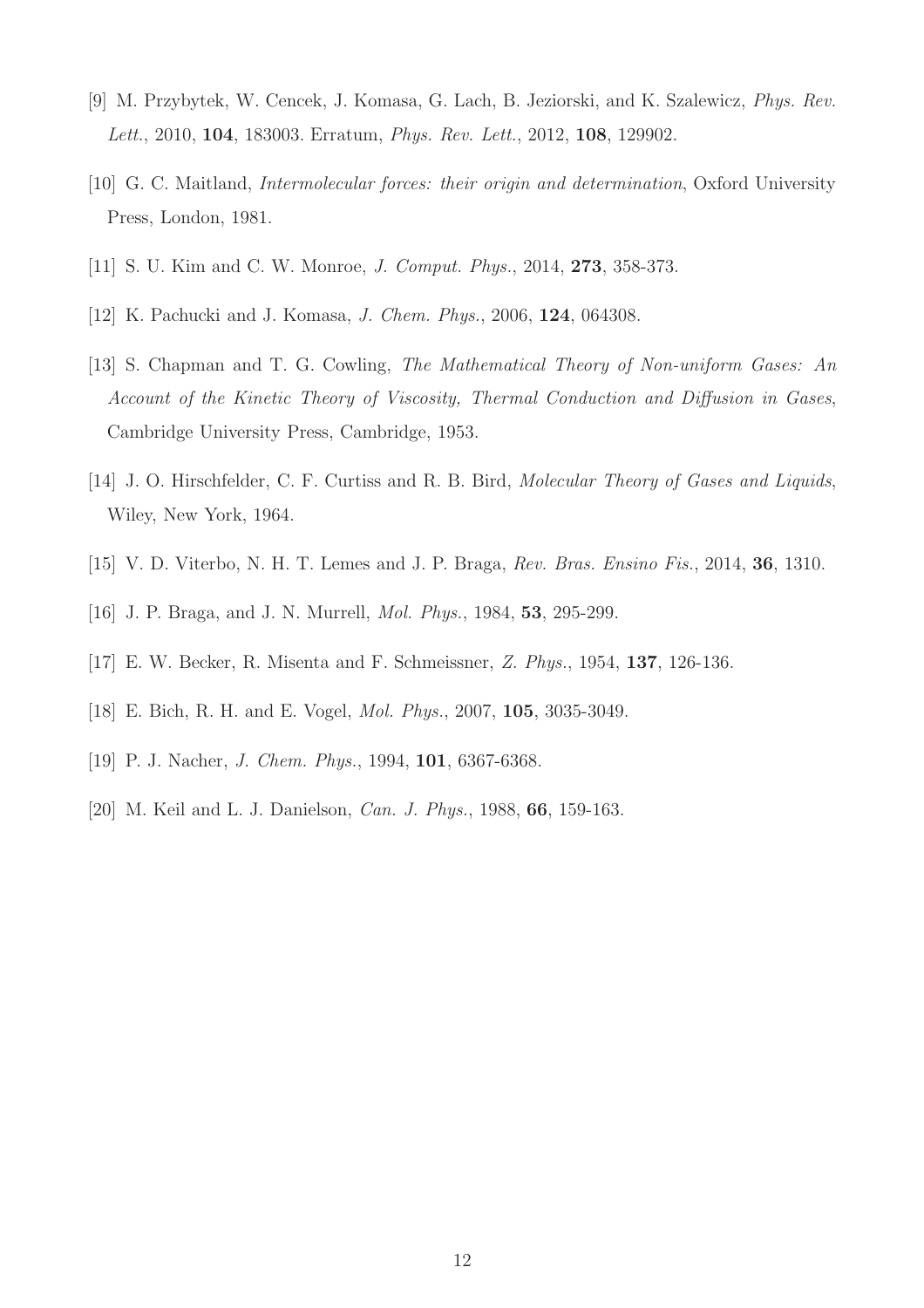# Figures



<span id="page-12-0"></span>Figure 1: Level curves: (a) for the normalized cross-section sensitivity matrix and (b) for the normalized viscosity sensitivity matrix.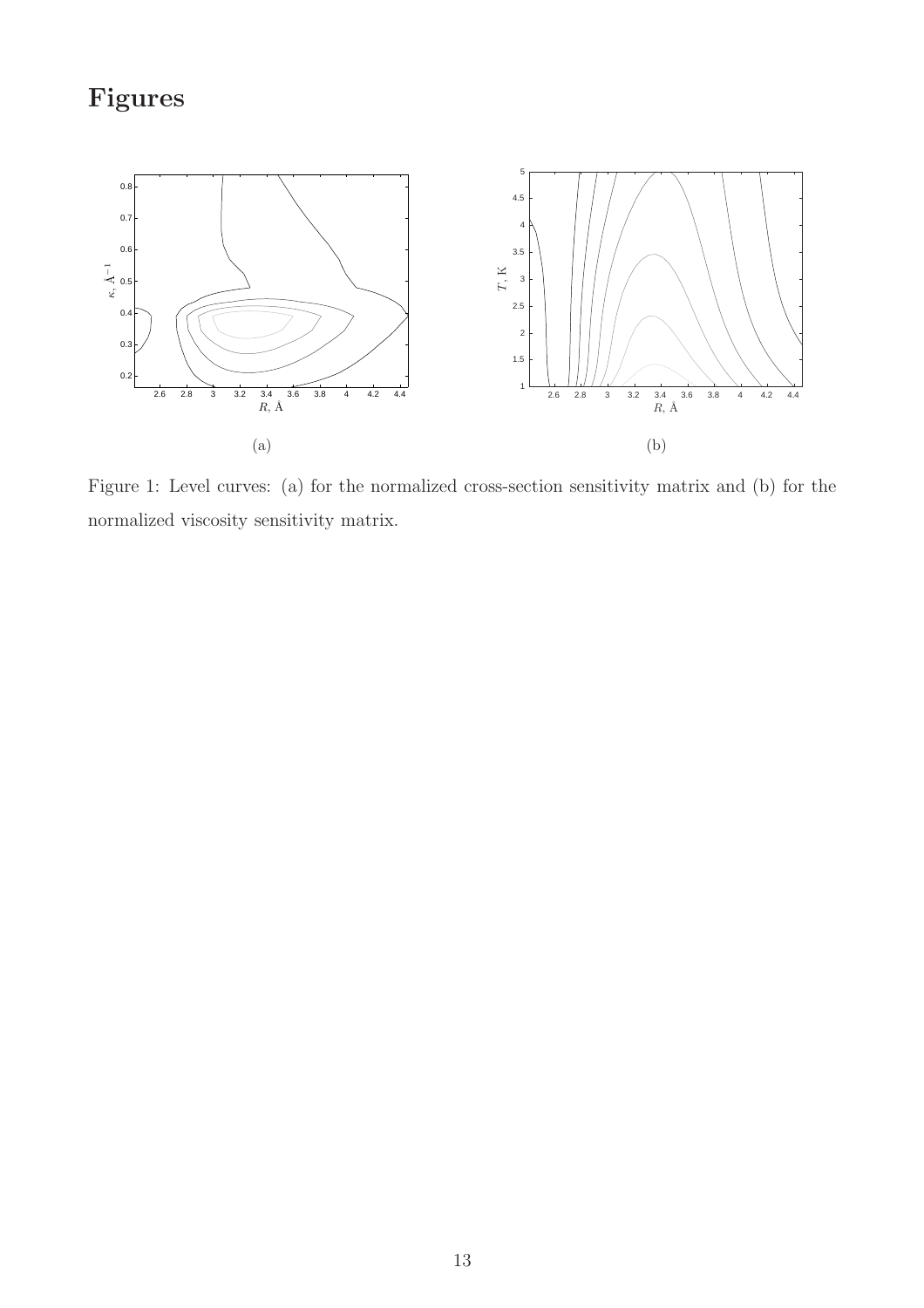

<span id="page-13-0"></span>Figure 2: Figure 2: Viscosity coefficients of <sup>4</sup>He : (squares) the experimental data from Becker et al.,[\[17\]](#page-11-8) (asterisks) the calculated data from Cencek et al.,[\[6\]](#page-10-5) (solid curve) the data generated with equation [\(15\)](#page-6-0), (dashed curve) the data calculated with  $E_p^{(0)}$  and (dotted curve) the data calculated with  $E_{\rm p}^{(3)}$ .